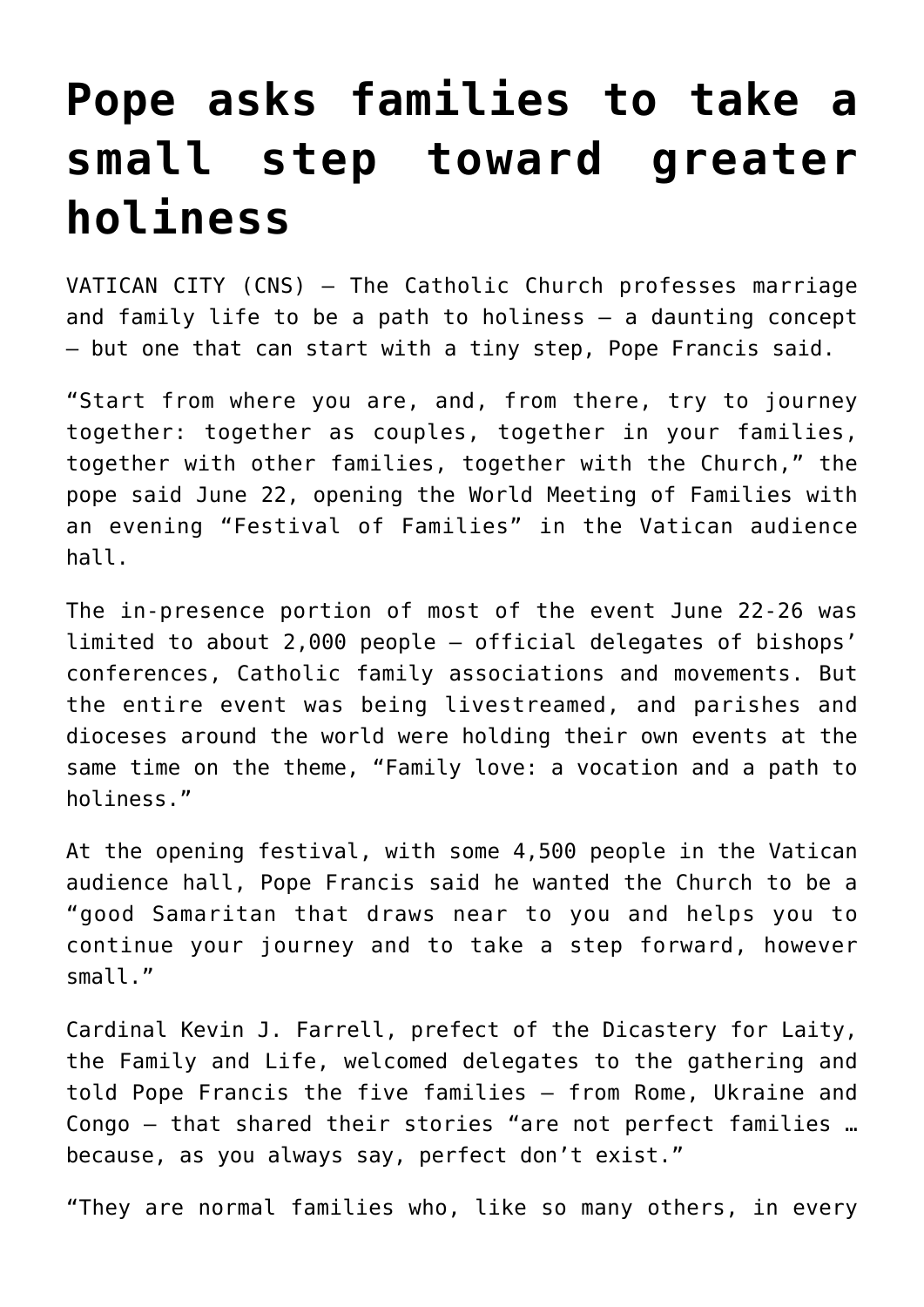country and latitude, go through the difficulties and sufferings typical of our time," the cardinal said, but they have discovered that when the problems are experienced with faith, they can open "incredible paths of family holiness."

Serena Zangla and Luigi Franco, who have lived together for 10 years and have three children, spoke to the pope of the difficulty they had in finding a parish that would accept and support them, for which Pope Francis apologized. Zangla said they finally have found a community and are hoping to be married soon.

The sacrament of marriage is the gift God gives to couples in love, the pope said. "It is a marvelous gift, which contains the power of God's own love: strong, enduring, faithful, ready to start over after every failure or moment of weakness."

"Family life is not 'mission impossible,'" he told them. "By the grace of the sacrament, God makes it a wonderful journey, to be undertaken together with him and never alone."

Roberto and Maria Anselma Corbella shared with the crowd the story of the illness and death of their daughter, Chiara, who eventually chose not to pursue cancer treatment so her unborn baby would live.

"To see how she experienced the trial of her illness helped you to lift up your gaze, not to remain imprisoned in grief, but to be open to something greater: the mysterious plans of God, to eternity, to heaven," the pope said. "I thank you for this witness of faith!"

Paul and Germaine Balenza of Congo spoke of the crises in their marriage, including infidelity, and how members of the Christian Family Community helped them find the strength to forgive and begin again.

"No one wants a love that is short-term or is marked with an expiration date," the pope said. "We suffer greatly whenever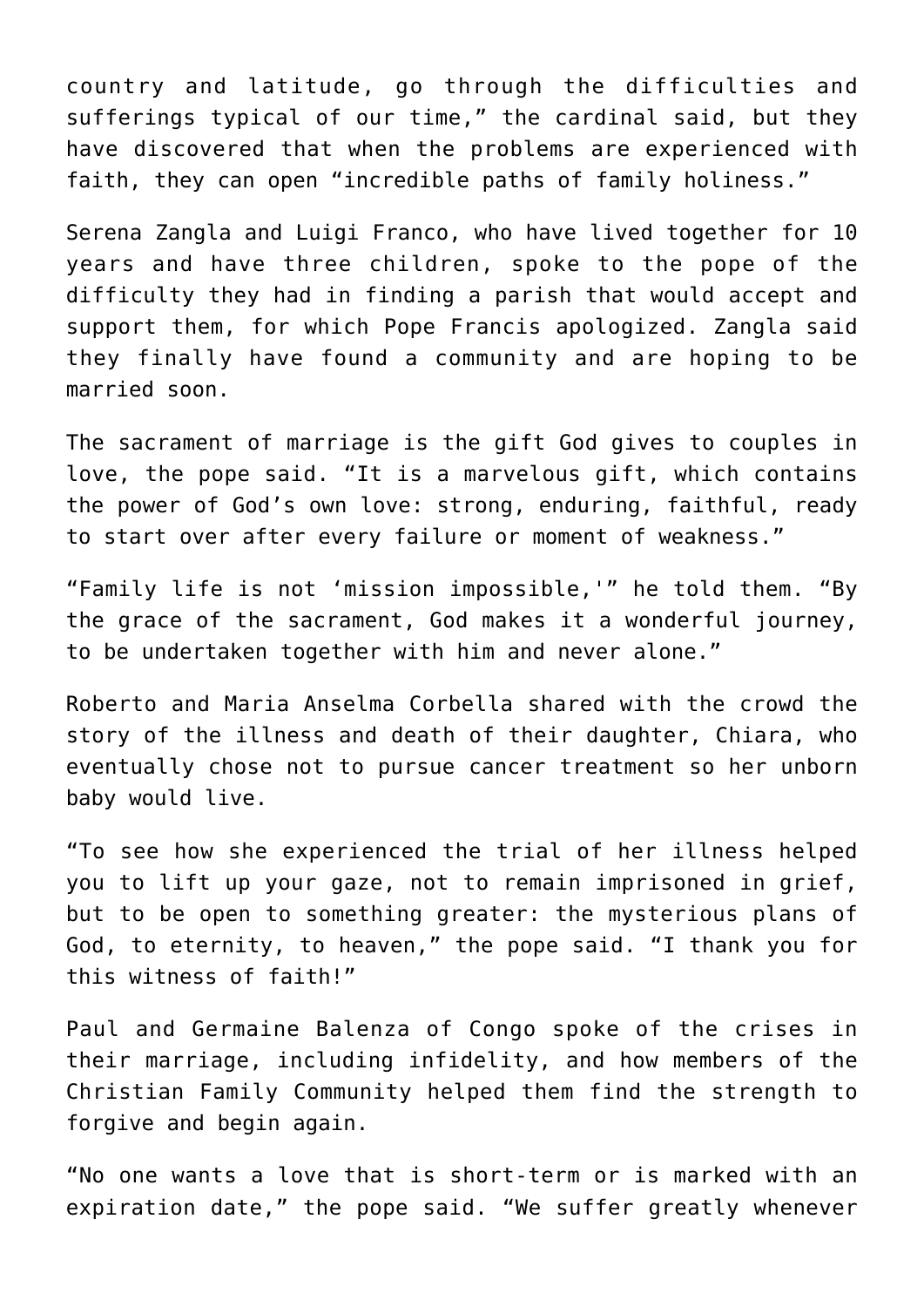failings, negligence and human sins make a shipwreck of marriage. But even amid the tempest, God sees what is in our hearts."

Listening to their story, the pope said he was reminded of the biblical story of the prodigal son, "only this time, the ones who went astray were the parents, not the child!"

Pope Francis congratulated the couple for celebrating a "feast of forgiveness" with their children and renewing their wedding vows at Mass, because it helped their children see "the humility needed to beg forgiveness and the God-given strength to pick yourselves up after the fall."

Iryna Kozhushko and her daughter Sofia from Ukraine, and Pietro and Erika Chiriaco, the couple with six young children hosting them in Acilia, a suburb of Rome, also shared their stories.

The welcome offered by the Chiriaco family, Pope Francis said, shows the generosity that almost naturally comes from having a large family where people are "trained to make room for others."

"In the end, this is what family is all about. In the family, we experience what it is to be welcomed. Husbands and wives are the first to 'welcome' and accept one another, as they said they would do on the day of their marriage," he said. "Later, as they bring a child into the world, they welcome that new life."

"Whereas in cold and anonymous situations, the weak are often rejected," the pope said, "in families it is natural to welcome them: to accept a child with a disability, an elderly person in need of care, a family member in difficulty who has no one else — this gives hope."

Zakia Seddiki, a Moroccan Muslim and widow of Luca Attanasio, the Italian ambassador to Congo killed in an ambush in 2021 at